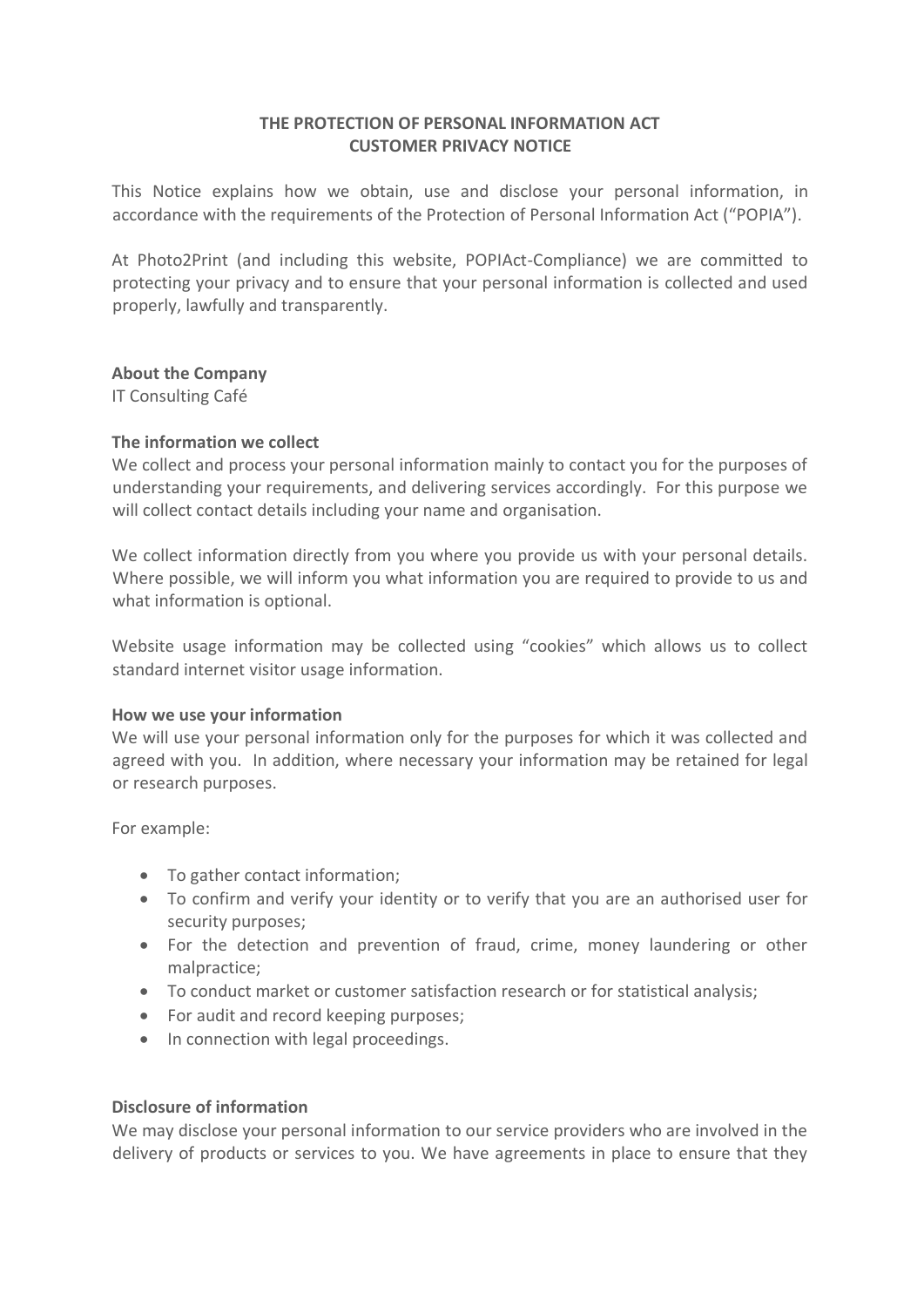comply with the privacy requirements as required by the Protection of Personal Information Act.

We may also disclose your information:

- Where we have a duty or a right to disclose in terms of law or industry codes;
- Where we believe it is necessary to protect our rights.

### **Information Security**

We are legally obliged to provide adequate protection for the personal information we hold and to stop unauthorized access and use of personal information. We will, on an on-going basis, continue to review our security controls and related processes to ensure that your personal information remains secure.

Our security policies and procedures cover:

- Physical security;
- Computer and network security;
- Access to personal information;
- Secure communications:
- Security in contracting out activities or functions;
- Retention and disposal of information;
- Acceptable usage of personal information;
- Governance and regulatory issues;
- Monitoring access and usage of private information;
- Investigating and reacting to security incidents.

When we contract with third parties, we impose appropriate security, privacy and confidentiality obligations on them to ensure that personal information that we remain responsible for, is kept secure.

We will ensure that anyone to whom we pass your personal information agrees to treat your information with the same level of protection as we are obliged to.

# **Your Rights: Access to information**

You have the right to request a copy of the personal information we hold about you. To do this, simply contact us at the numbers/addresses as provided on our website and specify what information you require. We will need a copy of your ID document to confirm your identity before providing details of your personal information.

Please note that any such access request may be subject to a payment of a legally allowable fee.

# **Correction of your information**

You have the right to ask us to update, correct or delete your personal information. We will require a copy of your ID document to confirm your identity before making changes to personal information we may hold about you. We would appreciate it if you would keep your personal information accurate.